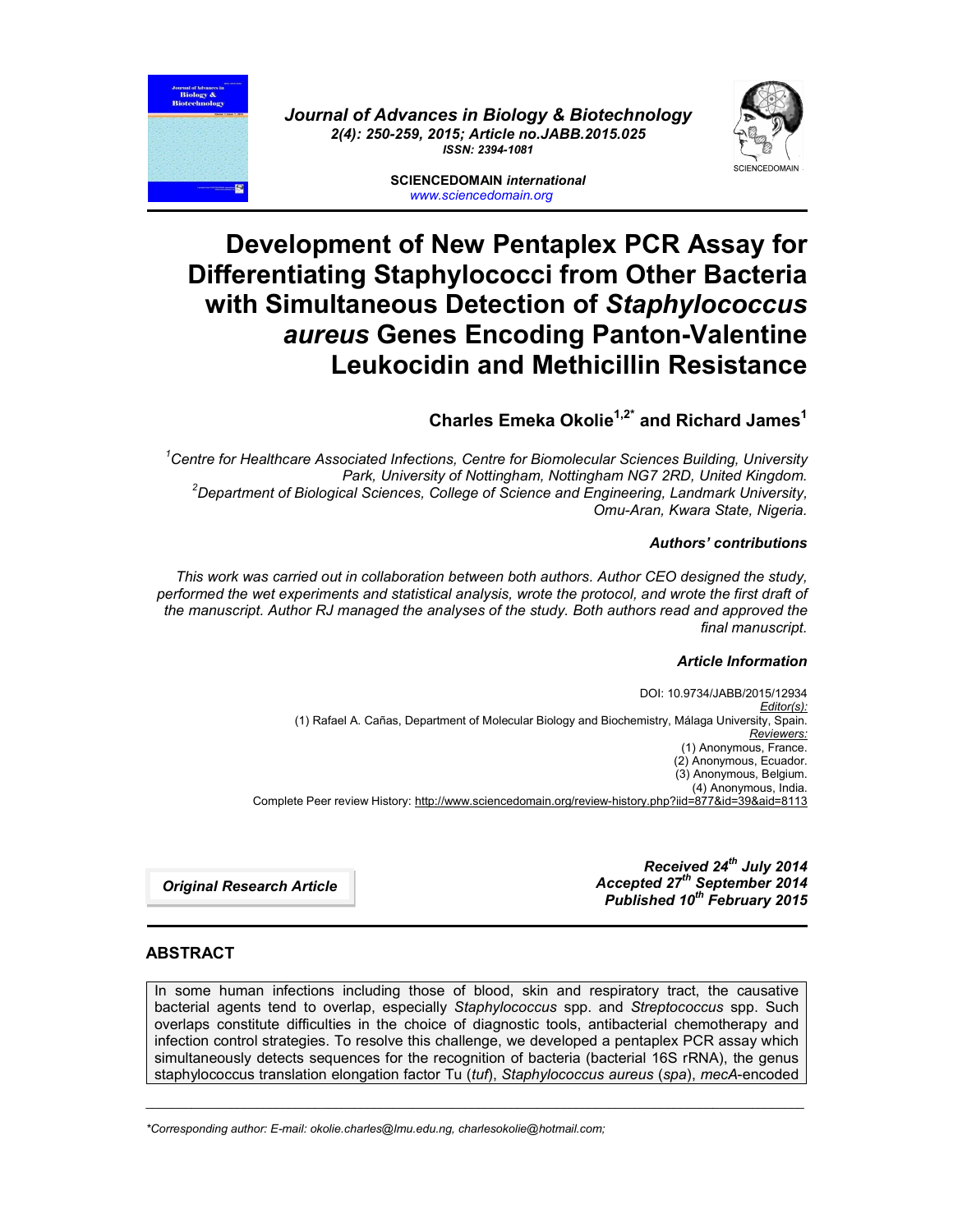staphylococcal methicillin resistance (*mecA*) and the *S. aureus* Panton-Valentine leukocidin (PVL) virulence factor (*pvl*). The new pentaplex PCR assay was validated using standard bacterial strains (N=377) including strains from the Network on Antimicrobial Resistance in *Staphylococcus aureus* (NARSA), the National Collection of Type Cultures (NCTC), and the National Collection of Industrial and Marine Bacteria (NCIMB). The new pentaplex PCR assay enables inference of bacterial presence/absence, differentiates between the genus *Staphylococcus* spp. and other bacteria, separates *S. aureus* from other *Staphylococcus* spp., differentiates between methicillin-susceptible and methicillin-resistant staphylococci, and detects the *S. aureus* PVL gene locus. The negative predictive value was 100% while the positive predictive value was 100%. Using a 96-well plate, the time to result was 2.5 hours against ≥24 hours by bacteriological culture. The new pentaplex PCR assay can easily be integrated into routine diagnostic microbiology workflow especially for laboratories with slim budgets which are unable to incorporate next generation sequencing at the moment.

*Keywords: Differential diagnosis; pentaplex PCR; MRSA; panton-valentine leukocidin.*

### **1. INTRODUCTION**

Recent studies have illuminated the abundance and diversity of bacteria in/on different parts of the human body [1,2]. As more microbiomic data appear, differential diagnostic tools will be necessary to identify particular genetic factors associated with diseases and their outcomes [3]. The first strains of methicillin resistant *Staphylococcus aureus* (MRSA) were reported in the United Kingdom hospitals about the same time as the introduction of the antibiotic methicillin [4,5]. Following the UK reports, MRSA clones with diverse genetic backgrounds and virulence factors have been reported worldwide [6]. Following the establishment of the centrality of *mecA* gene in the mechanism of staphylococcal methicillin resistance [7], polymerase chain reaction (PCR) detection of *mecA* DNA gained wide acceptance [8].

In 2004, it was observed that some MRSA strains were not detected by *mecA* PCR, rather, five primers specific to different staphylococcal cassette chromosome mec (SCC*mec*) right extremity sequences, including three new sequences and specific to the *S. aureus* chromosomal *orfX*, a gene of unknown function, located to the right of the SCC*mec* integration site, were the most reliable for the identification of some MRSA strains [9]. The *orfX* information informed the development of several commercial MRSA assays including Xpert MRSA assay (Cepheid, California, USA) and BD-GO (Becton-Dickinson, USA). However, neither *orfX* nor the recently reported hybrids and analogues [10,11] reduced the centrality of *mecA* in staphylococcal methicillin resistance.

Whereas *mecA* gene driving methicillin resistance is shared among *S. aureus* and other staphylococci [6,7], Panton-Valentine leukocidin (PVL) encoded by *lukSF-PV* operon and staphylococcal protein A (Spa) encoded by the *spa* gene, both of which are associated with skin and airways diseases, are unique to *S. aureus* [12,13]. The staphylococci and other bacterial species associated with human infections all share the *tuf* gene encoding translation elongation factor Tu as well as the 16S rRNA gene [14].

Independently, *S. aureus* strains expressing Spa, PVL, or PBP2a are sources of concern to infection control, laboratory diagnosis and antistaphylococcal therapy [15]; their convergence highlights a higher threat to public health microbiology [16]. It has been suggested that the application of multiplex PCR for the detection of multiple genetic markers within the same sample will provide a major contribution to the efficiency, logistics and cost-effectiveness of molecular diagnostics [17]. In this regard, some previously developed MRSA and PVL assays have been revisited recently. As Pichon and colleagues envisaged that *S. aureus* harbouring *mecA(LGA251)*, a recently identified livestock variant of *mecA*, could be wrongly identified as methicillin-susceptible *S. aureus* (MSSA) in the absence of antimicrobial susceptibility testing (AST), they modified a triplex real-time PCR assay published in 2005 by McDonald and colleagues [18] into a quadruplex assay [19].

There are several reports of simultaneous sequencing and clustering of large numbers of *16S rRNA* genes enabled by next generation sequencing (NGS) [20]. However, multiplex detection of virulence and antibiotic resistance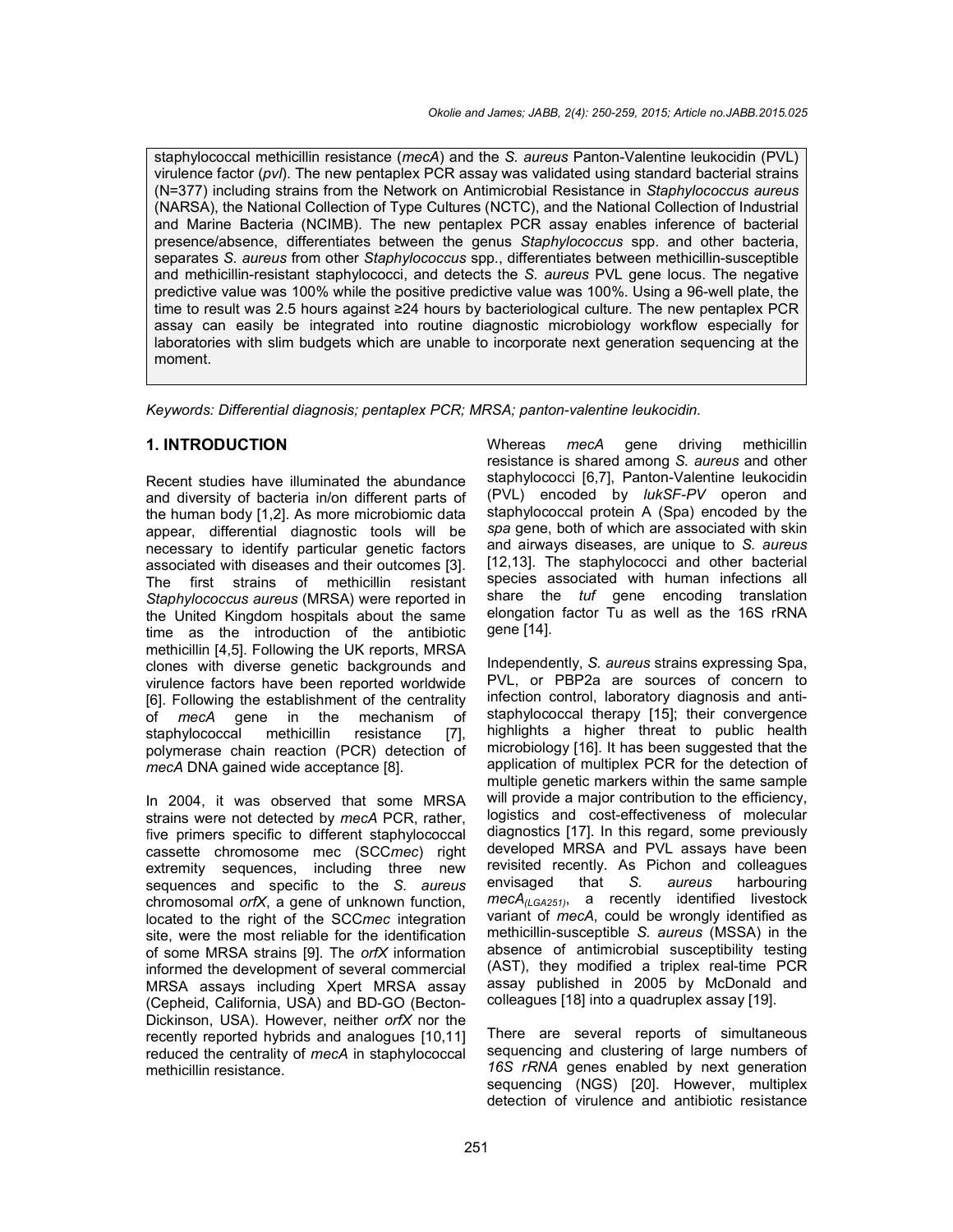genes is not common at the moment. NGS machines and analysis of the associated metagenomic sequence data are currently possible only by high-budget laboratories [21]. PCR-based MRSA and PVL assays do not distinguish between staphylococci and other bacterial agents of skin and airways disease. To provide this necessary advancement, we studied a triplex assay for simultaneous detection of *S. aureus* spa*, mecA* and *lukSF-PV* [22] and added two more DNA targets, namely: Bacterial 16S rRNA and staphylococcal *tuf,* thus arriving at a new pentaplex PCR. Sequencing and phenotypic tests were used to validate the new assay according to current practices.

### **2. MATERIALS AND METHODS**

#### **2.1 Bacterial Strains and Microbiological Media Used for This Study**

All microbiological media and consumables, except otherwise mentioned, were obtained from Oxoid (Oxoid, Basingstoke, UK). Bacterial strains were obtained from ultra-cold (-80°C) storage, sub-cultured in brain heart infusion (BHI) broth and plated out on BHI plates and sheep blood agar (Oxoid, UK) as reported previously [23]. A total of 377 bacterial strains were used for evaluation through four panels (2.2.1 – 2.2.4).

Type culture staphylococcal strains (n=50) listed in Table 1. They were obtained from the Network for Antibiotic Resistance in *Staphylococcus aureus* (NARSA) Strain Repository (www.narsa.net), the National Collection of Type Cultures (NCTC) and the National Centre for Industrial and Marine Bacteria (NCIMB) and used to validate the 5 key markers targeted by the new assay. Necessary genomic information for the reference type cultures were obtained from the homepages of the suppliers.

Randomly selected (n=240) from reference clinical staphylococcal strains (RSS) previously characterized at the Queen's Medical Centre (QMC) Nottingham between August 2003 and December 2004. RSS data from QMC identified them as *S. epidermidis* (n=72) of which 45 were methicillin resistant (MRSE), and *S. aureus* (n=168) including 92 MRSA. They were previously identified phenotypically by coagulase as *S. aureus* and by latex agglutination for MRSA, but were not tested for PVL at the time. The staphylococci (2.1.1 and 2.1.2) were

collected and stored by Dr. Richard Spence who used them for validation of DNA microarrays [23].

| Table 1. Staphylococcal type culture strains |  |  |  |  |
|----------------------------------------------|--|--|--|--|
| and their sources                            |  |  |  |  |

| Serial | <b>Isolate</b>     | Species or      | Source <sup>a</sup>     |
|--------|--------------------|-----------------|-------------------------|
| no.    |                    | group           |                         |
| 1      | NRS1               | S. aureus       | NARSA <sup>b</sup>      |
| 2      | <b>NRS102</b>      | S. aureus       | NARSA                   |
| 3      | <b>NRS103</b>      | S. aureus       | <b>NARSA</b>            |
| 4      | <b>NRS110</b>      | S. aureus       | NARSA                   |
| 5      | <b>NRS111</b>      | S. aureus       | <b>NARSA</b>            |
| 6      | <b>NRS112</b>      | S. aureus       | <b>NARSA</b>            |
| 7      | <b>NRS113</b>      | S. aureus       | NARSA                   |
| 8      | <b>NRS114</b>      | S. aureus       | <b>NARSA</b>            |
| 9      | <b>NRS123</b>      | S. aureus       | <b>NARSA</b>            |
| 10     | NRS <sub>13</sub>  | S. aureus       | NARSA                   |
| 11     | <b>NRS147</b>      | S. aureus       | <b>NARSA</b>            |
| 12     | NRS149             | S. aureus       | NARSA                   |
| 13     | <b>NRS153</b>      | S. aureus       | NARSA                   |
| 14     | <b>NRS157</b>      | S. aureus       | NARSA                   |
| 15     | <b>NRS158</b>      | S. aureus       | <b>NARSA</b>            |
| 16     | <b>NRS162</b>      | S. aureus       | <b>NARSA</b>            |
| 17     | <b>NRS164</b>      | S. aureus       | <b>NARSA</b>            |
| 18     | <b>NRS165</b>      | S. aureus       | NARSA                   |
| 19     | <b>NRS167</b>      | S. aureus       | NARSA                   |
| 20     | <b>NRS170</b>      | S. aureus       | <b>NARSA</b>            |
| 21     | <b>NRS171</b>      | S. aureus       | NARSA                   |
| 22     | <b>NRS172</b>      | S. aureus       | NARSA                   |
| 23     | <b>NRS176</b>      | S. aureus       | NARSA                   |
| 24     | <b>NRS179</b>      | S. aureus       | <b>NARSA</b>            |
| 25     | <b>NRS182</b>      | S. aureus       | <b>NARSA</b>            |
| 26     | NRS185             | S. aureus       | NARSA                   |
| 27     | <b>NRS188</b>      | S. aureus       | NARSA                   |
| 28     | <b>NRS191</b>      | S. aureus       | <b>NARSA</b>            |
| 29     | <b>NRS192</b>      | S. aureus       | NARSA                   |
| 30     | NRS194             | S. aureus       | NARSA                   |
| 31     | <b>NRS227</b>      | S. aureus       | <b>NARSA</b>            |
| 32     | <b>NRS229</b>      | S. aureus       | NARSA                   |
| 33     |                    |                 |                         |
|        | <b>NRS231</b>      | S. aureus       | <b>NARSA</b>            |
| 34     | <b>NRS233</b>      | S. aureus       | <b>NARSA</b>            |
| 35     | <b>NRS244</b>      | S. aureus       | NARSA                   |
| 36     | <b>NRS248</b>      | S. aureus       | NARSA                   |
| 37     | <b>NRS249</b>      | S. aureus       | <b>NARSA</b>            |
| 38     | NRS255             | S. aureus       | NARSA                   |
| 39     | <b>NRS260</b>      | S. aureus       | NARSA                   |
| 40     | <b>NRS265</b>      | S. aureus       | <b>NARSA</b>            |
| 41     | <b>NRS70</b>       | S. aureus       | <b>NARSA</b>            |
| 42     | NRS71              | S. aureus       | <b>NARSA</b>            |
| 43     | NRS72              | S. aureus       | NARSA                   |
| 44     | NRS8               | S. epidermidis  | NARSA                   |
| 45     | NRS9               | S. haemolyticus | <b>NARSA</b>            |
| 46     | NRS69              | S. haemolyticus | NARSA                   |
| 47     | NCTC12217          | S. lugdunensis  | <b>NCTC<sup>c</sup></b> |
| 48     | NCTC11042          | S. haemolyticus | NCTC                    |
| 49     | NCIMB9993          | S. epidermidis  | NCIMB <sup>d</sup>      |
| 50     | <b>NCIMB700787</b> | S. capitis      | <b>NCIMB</b>            |

*aGenomic information available at suppliers' website, bNARSA = Network for Antibiotic resistance in* 

*Staphylococcus aureus, cNCTC = National Collection of Type Cultures, d NCIMB = National Collection of Industrial and Marine Bacteria*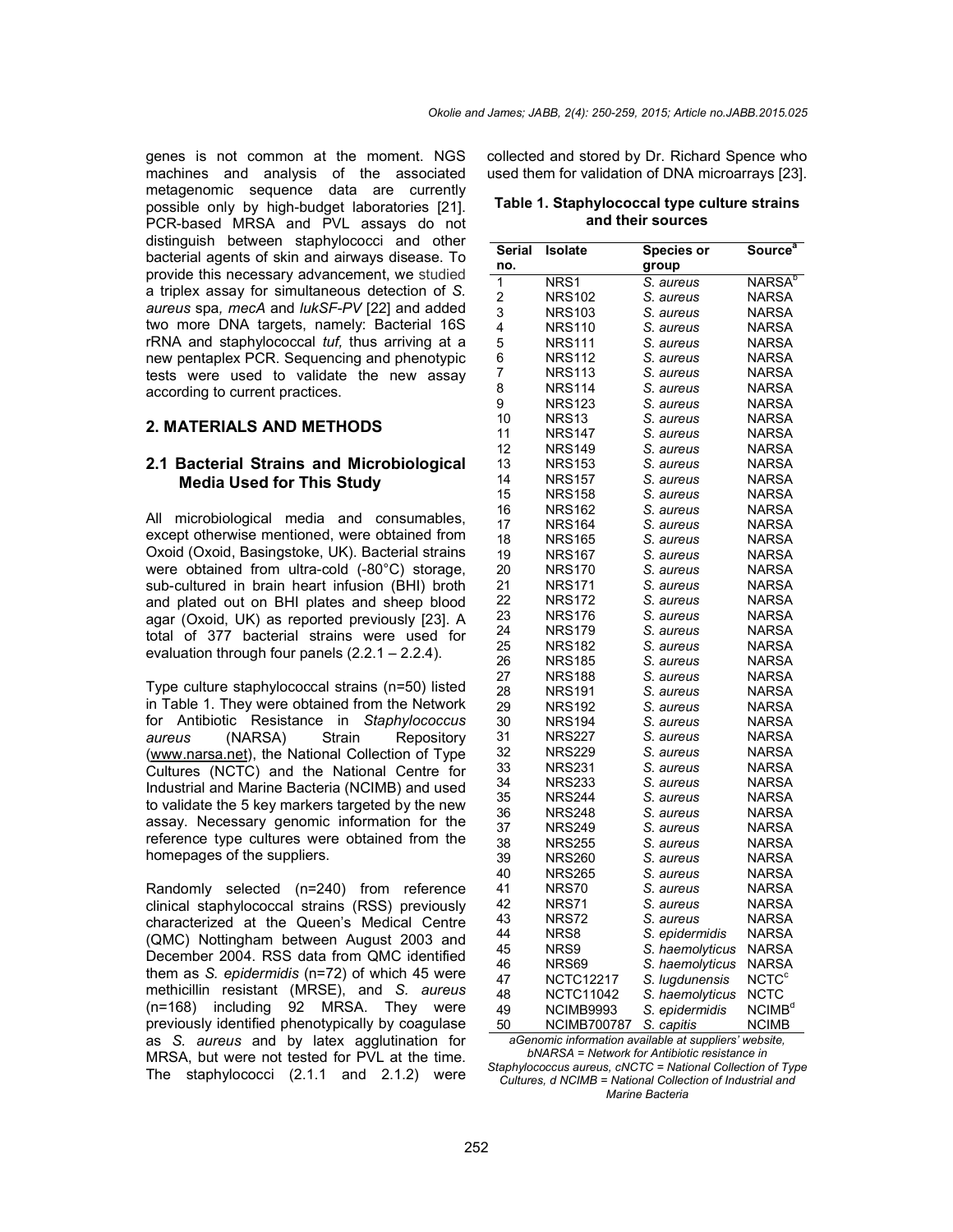Additional CoNS (n=40) donated by researchers at the Nottingham University's Centre for Biomolecular Sciences (CBS) who previously identified them as *S. auricularis* (3 strains)*, S capitis* (2 strains)*, S. caprae* (2 strains)*, S. chromogenes* (1 strain)*, S. cohnii* (2 strains)*, S. epidermidis* (2 strains), *S. hemolyticus* (4 strains)*, S. hominis* (4 strains), *S. intermedius* (2 strains)*, S. lugdunensis* (1 strain), *S. saprophyticus* (3 strains), *S. sciuri* (4 strains), *and S. warneri* (1 strain)*.*

Non-staphylococcal bacterial strains (n=47) previously characterized by CBS microbiology research groups including some strains of *Escherichia coli, Pseudomonas* spp., *Klebsiella* spp., *Aeromonas* spp., *Salmonella* spp., *Citrobacter* spp., *Proteus* spp., and Group A streptococci (GAS).

# **2.2 Bio Safety**

Safety is emphasised in our laboratory. Given that most NARSA isolates are potentially hazardous, work on them were carried out in enhanced level 2 (BSL2+) suite designated for such pathogens. Local bacterial strains were handled completely in the general (BSL 2) laboratory space where they have been circulating prior to this study.

### **2.3 Preparation of Bacterial Inoculum for PCR and Phenotypic Tests**

For each bacterial strain used in this study, a 0.5 McFarland standardised inoculum was prepared and used for PCR and for phenotypic tests.

### **2.4 Extraction of Bacterial DNA for PCR**

Extraction of DNA from NARSA isolates grown on BHI plates was performed by heating and centrifugation as reported previously [24]. Briefly, 0.5 mL live bacterial suspension was killed  $(95^{\circ}C$ . 10 minutes). Following a quick (95°C, 10 minutes). Following a quick centrifugation (13000 RPM, 20 seconds), the DNA-rich supernatant was transferred into a fresh 0.5 mL Eppendorf tube for PCR in the general (BSL 2) laboratory.

DNA extraction was waived for local strains. Isolates were applied directly into the PCR from BHI broths, blood agar plates, BHI plates and from 0.5 McFarland broths.

## **2.5 Design of Oligonucleotide Primers**

The sequences of the oligonucleotide primers used in the new pentaplex PCR assay are presented in Table 2. The primers targeting *spa, pvl* and *mecA* were published originally for a triplex real-time PCR assay [22]. The primers targeting 16S rRNA and *tuf* were designed for this study. Numerous nucleotide sequences for each marker were sourced from the National Centre for Biotechnology Information (NCBI) and entered into clusta lW suite at the European Bioinformatics Institute (www.ebi.ac.uk/tools/clustalW) for multiple alignments which allowed identification of highly conserved motifs (HCMs) for hybridization of primers targeting bacterial 16S rRNA and staphylococcal *tuf* genes. Primers were located manually according to Mount [25]. All primers were purchased from Sigma Genosys (Sigma, UK).

### **2.6 Performance and Optimization of New Pentaplex PCR**

PCR amplification was performed incorporating 5.0 µL of the template in a 40 µL PCR using Eppendorf mastercycler (Eppendorf, Hamburg, Germany) following the cycling conditions described by Nakagawa et al. [22] with modifications. Briefly, an initial single cycle for 5 minutes at 94°C was followed by 40 cycles consisting of 15 seconds at 94°C (denaturation) and 5 seconds at 60°C (amplification) with one final run of 30 seconds at 72°C (final polymerase extension). The reaction was then cooled to 4ºC for post-amplification processes. PCR optimization followed previously described methods [26,27]. The optimized factors driving the new pentaplex PCR assay are listed in Table 3.

## **2.7 Gel Resolution and Gel Purification of PCR Products**

PCR products were resolved using conventional Tris-EDTA buffer submarine electrophoresis (200 V, 1 h) in 2% agarose gel containing Ethidium bromide (0.5 g/L) and visualised in UV transilluminator (UVP, UK). PCR products were purified from agarose gels using GenElute™ (Sigma, UK) according to manufacturer's instructions.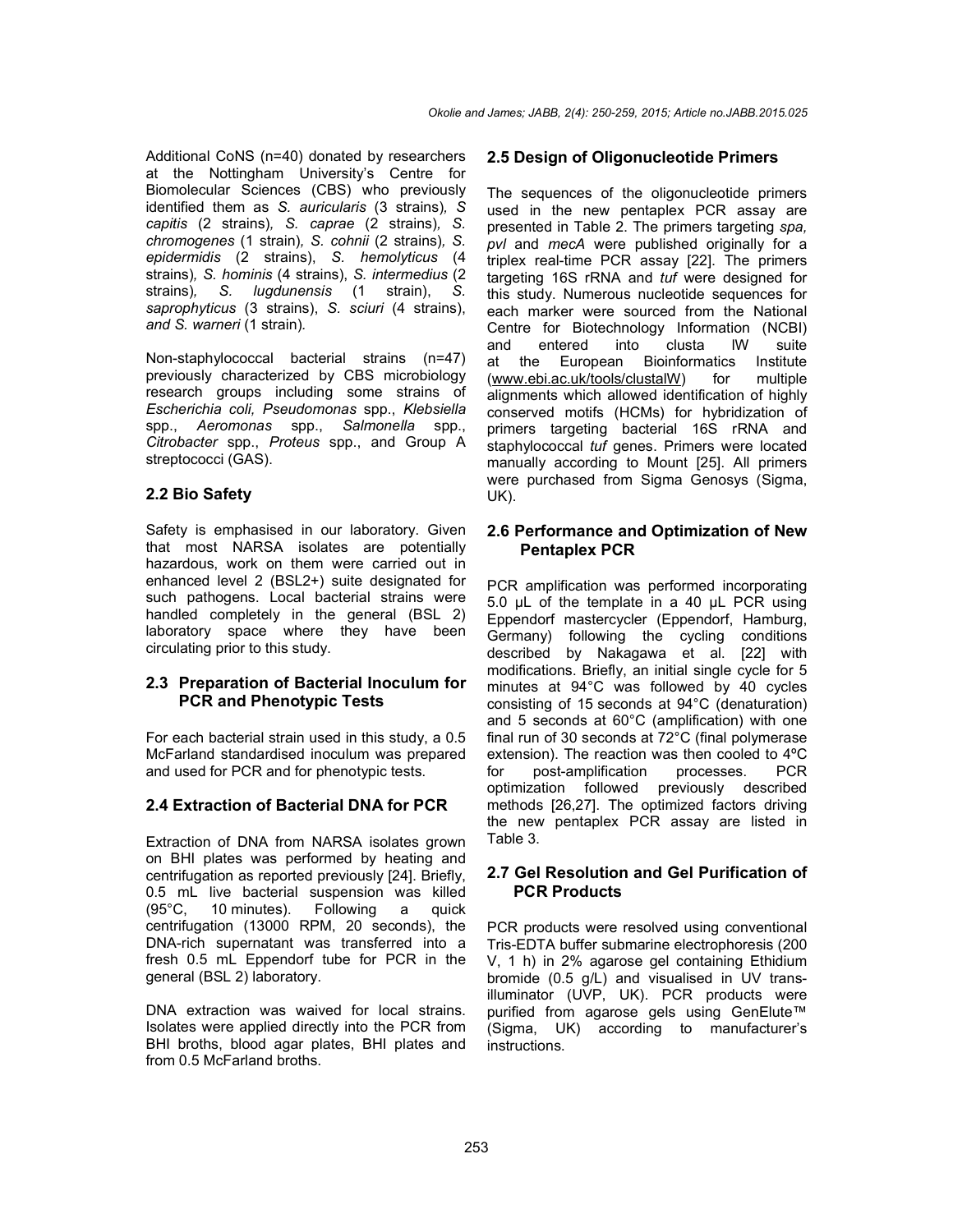| <b>Target</b><br><b>DNA</b> | <b>Amplicon Primer</b><br>size (bp) | identity | Primer sequence $5' \rightarrow 3'$ | Reference/<br>source <sup>a</sup> |
|-----------------------------|-------------------------------------|----------|-------------------------------------|-----------------------------------|
| 16S                         | 174                                 | $16S-1$  | CTAGTAATCGCGGATCAGCAT               | This study                        |
|                             |                                     | $16S-2$  | <b>GATACGGCTACCTTGTTACGACTT</b>     | study <sup>c</sup>                |
| mecA                        | 155                                 | mecA-1   | TGGTATGTGGAAGTTAGATTGGGAT           | [22]                              |
|                             |                                     | $mecA-2$ | CTAATCTCATATGTGTTCCTGTATTGGC        |                                   |
| tuf                         | 143                                 | tuf-1    | TACCAGCATTAGTAGTATTCTTAAACAAAGTTG   | This study                        |
|                             |                                     | tuf-2    | <b>TGCTGAACCAGCGATTACAG</b>         | s                                 |
| pvl                         | 118                                 | pvl-1    | TTACACAGTTAAATATGAAGTGAACTGGA       | [22]                              |
|                             |                                     | pvl-2    | AGCAAAAGCAATGCAATTGATG              |                                   |
| spa                         | 101                                 | $spa-1$  | CAGCAAACCATGCAGATGCTA               | [22]                              |
|                             |                                     | $spa-2$  | CGCTAATGATAATCCACCAAATACA           |                                   |

**Table 2. Sequences of oligonucleotide primers used in the new pentaplex PCR assay**

*aThe mecA, pvl, and spa primers were designed by Nakagawa et al. [22] while the two sets of differential primers targeting bacterial 16S rRNA and staphylococcal tuf were designed in this study*

**Table 3. Optimal constituents of the new pentaplex PCR**

| Factor                                                                           | <b>Optimal value/concentration</b>                                              |  |  |  |
|----------------------------------------------------------------------------------|---------------------------------------------------------------------------------|--|--|--|
| <b>Primers</b>                                                                   | $0.75 \mu M$                                                                    |  |  |  |
| dNTPs                                                                            | $0.500$ mM                                                                      |  |  |  |
| Taq DNA polymerase                                                               | 5.0 U (NEB)                                                                     |  |  |  |
| Thermopol buffer (pH 8.8 at $25^{\circ}$ C) <sup>a</sup>                         | 5 µL amounting to: 20 mM Tris-HCl, 10 mM ( $NH4$ ) <sub>2</sub> SO <sub>4</sub> |  |  |  |
|                                                                                  | 10 mM KCl, 2 mM MgSO <sub>4</sub> 0.1% Triton X-100.                            |  |  |  |
| Time to complete a 50-cycle PCR run                                              | 77 minutes                                                                      |  |  |  |
| <sup>a</sup> Our laboratory maintains controlled temperature, approximately 25°C |                                                                                 |  |  |  |

#### **2.8 Sequencing of PCR Products and Sequence Analysis**

Sequencing reactions were generated by BigDyeTM protocol (Applied Biosystems, USA) and analysed on Prism 310 Genetic analyser (Abbott Laboratories, USA). Identity of PCR products were analysed by BLAST searches on the NCBI databases and used to confirm the amplified sequences as *spa, tuf,* 16S rRNA*, pvl,*  or *mecA.* The obtained sequence data were combined together to identify the strains as MRSA, PVL-positive MRSA (PPMRSA), MSSA, PVL-positive MSSA (PPMSSA), methicillin susceptible CoNS (MSCoNS), resistant CoNS (MRCoNS), or other bacteria.

### **2.9 Validation of the New Pentaplex PCR Assay Using Conventional Phenotypic Tests**

Without disclosing their genotypic and phenotypic properties, bacterial strains were taken from the freezer and tested on the new pentaplex PCR assay as RSS001, RSS002, RSS007, etc,. The finding of Gram positive cocci in clusters was used to characterise *Staphylococcus* spp. Tube coagulase test was used to differentiate *S. aureus* from CoNS. *Staphylococcus* spp. were examined for staphylococcal methicillin resistance by oxacillin salt agar screen (OSAS) according to Clinical and Laboratory Standards Institute (CLSI) recommendation [28] with modification of the oxacillin content based on a more recent work used in the UK to support the real-time PCR detection of *mecA* and *mecA(LGA251)* in *S. aureus* [19]. Briefly, duplicate Mueller-Hinton agar plates supplemented with 4% NaCl and 0.5 mg/L oxacillin were incubated in ambient air at 30°C or 35°C for 24 hours. Plates were examined carefully with transmitted light for evidence of small colonies (>1 colony) or a light film of growth indicating oxacillin resistance. Nonstaphylococcal bacteria were not tested for methicillin resistance. Obtained results were compared against phenotypic tests used to support the new assay as well as the QMC phenotypic information held by Dr. Spence.

#### **2.10 Statistical Analysis**

Negative predictive value (NPV) and positive predictive value (PPV) of the new pentaplex PCR assay were analysed according to the Clinical and Laboratory Standards Institute (CLSI) Guidelines for molecular diagnostics [29].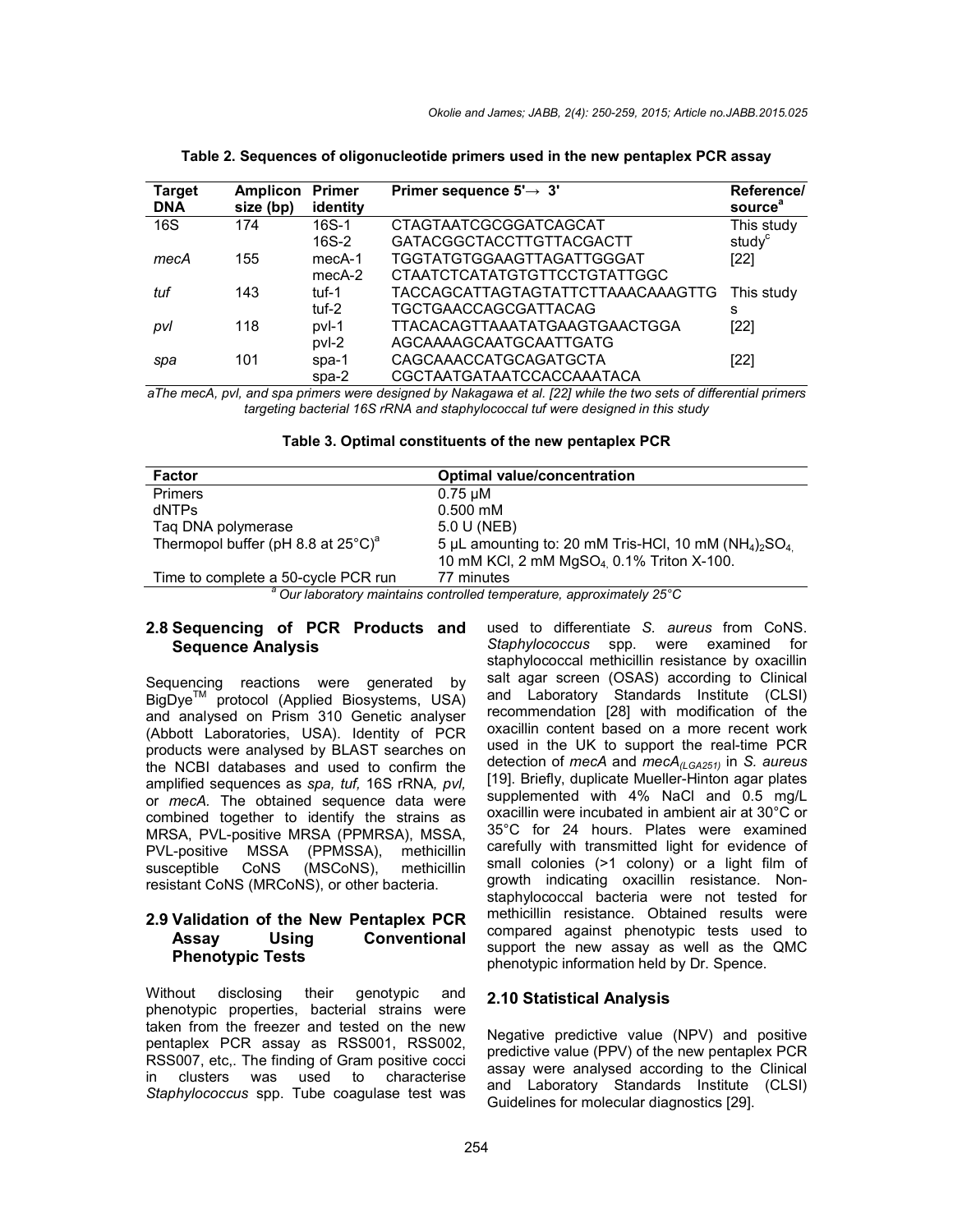#### **3. RESULTS AND DISCUSSION**

Use of bioinformatics tools enabled the selection of primer pairs for the amplification of a 174 bp region from ubiquitous bacterial 16S rRNA gene and a 143 bp region from the translation elongation factor Tu (*tuf*) gene of *Staphylococcus*  spp. Those two primer sets were added into the previously described triplex assay to scale up to the new pentaplex assay thus allowing all the 5 targets to be amplified simultaneously (Fig. 1).

Testing of 377 bacterial isolates on the new assay showed the new assay detected the expected genes from all the bacterial strains studied. The new assay was able to differentiate between *Staphylococcus* spp. and nonstaphylococcal bacteria. A wide spectrum of *S. aureus* types, including methicillin-susceptible and methicillin-resistant strains of diverse SCC*mec* backgrounds previously tested on Dr. Richard Spence's microarray were identified.

As evident in Fig. 2, the pentaplex PCR was able<br>to distinguish staphylococci from nonto distinguish staphylococci from nonstaphylococcal bacteria such as *E. coli, Proteus spp*., and Group A Streptococcus (GAS). The detection of the bacterial 16S rRNA as the only marker in the PCR (Fig. 2, Lane 1) clearly indicated bacterial presence of nonstaphylococcal background. The pattern of Fig. 2 Lane 1 was found with GAS, *E. coli*, *Proteus* spp. and other non-staphylococcal bacteria. This is an advantage of the nes assay which is not common to most PCR assays reported in literature. Numerous PCR assays designed to detect *S. aureus* PVL and MRSA lack the quality of showing the presence of eubacteria of nonstaphylococcal background. This is especially important in pure cultures. Very few such PCRs carry a DNA band for a sequence unique to *S. aureus* such as the staphylococcal 16S rRNA, a role well played by the staphylococcal *tuf* in the new pentaplex PCR assay. The detection of the broad-range 16S rRNA would be very useful in the differential diagnosis of skin and soft-tissue infections in which the clinical presentations of staphylococcal and streptococcal diseases are often similar and tend to overlap. As the *tuf*  marker was not detected from nonstaphylococcal bacteria (100% NPV), its detection strongly evidenced the presence of a member of the genus *Staphylococcus*, thus conferring a double assurance of staphylococcal diagnosis. This is essential both for the institution of empirical therapy and for the purposes of infection control.

Using the new pentaplex PCR assay, gene detection for *spa, tuf,* 16S rRNA*, pvl,* and *mecA*  which were combined to inform identification of MRSA, PVL-positive MRSA (PPMRSA), MSSA, PVL-positive MSSA (PPMSSA), methicillin susceptible CoNS (MSCoNS), methicillin resistant CoNS (MRCoNS), and other bacteria corroborated the phenotypic tests used as well as the previous QMC data. All (100%) of the 377 bacteria studied generated the bacterial 16S rRNA marker thus yielding a 100% PPV. All other markers were generated with very high level specificity. No spurious amplification (100% NPV) and no expected marker was left undetected (100% PPV). All other markers were generated with very high level specificity. No spurious amplification (100% NPV) and no expected marker was left undetected (100% PPV).

BLAST data was inadequate in discriminating between PCR fragments of 16S rRNA from bacterial strains of staphylococcal and nonstaphylococcal background. Using the new assay, the staphylococcal *tuf* showed greater discriminatory power than 16S rRNA. This attribute of the new assay will be helpful in separating clinical isolates of staphylococci (positive for *tuf*) from other bacteria (negative for *tuf*). This finding is supported by previous reports [30] and helps to explain the cause of failure of tiny 16S rRNA PCR fragments for taxonomical work as such tiny PCR fragments of 16SrRNA are not discriminatory enough [31].

The new pentaplex PCR assay completes 40 cycles in 37 minutes. The total time from sample preparation to gel documentation, also called the turn-around time (TAT), was 4 hours for a 96-well plate. This is a very good outcome compared with ≥24 hours required to identify staphylococcal methicillin resistance when microbiological agar is in use. This is especially important in blood cultures where the finding of GPC in clusters from positive blood cultures has become a public health concern.

In addition to the PCR primers listed in Table 2, other PCR factors optimized for the new pentaplex PCR assay are summarized in Table 3. Early in the history of PCR, optimization of PCR assays used to be so cumbersome that the list of factors identified as having influence on PCR was never to be complete [32].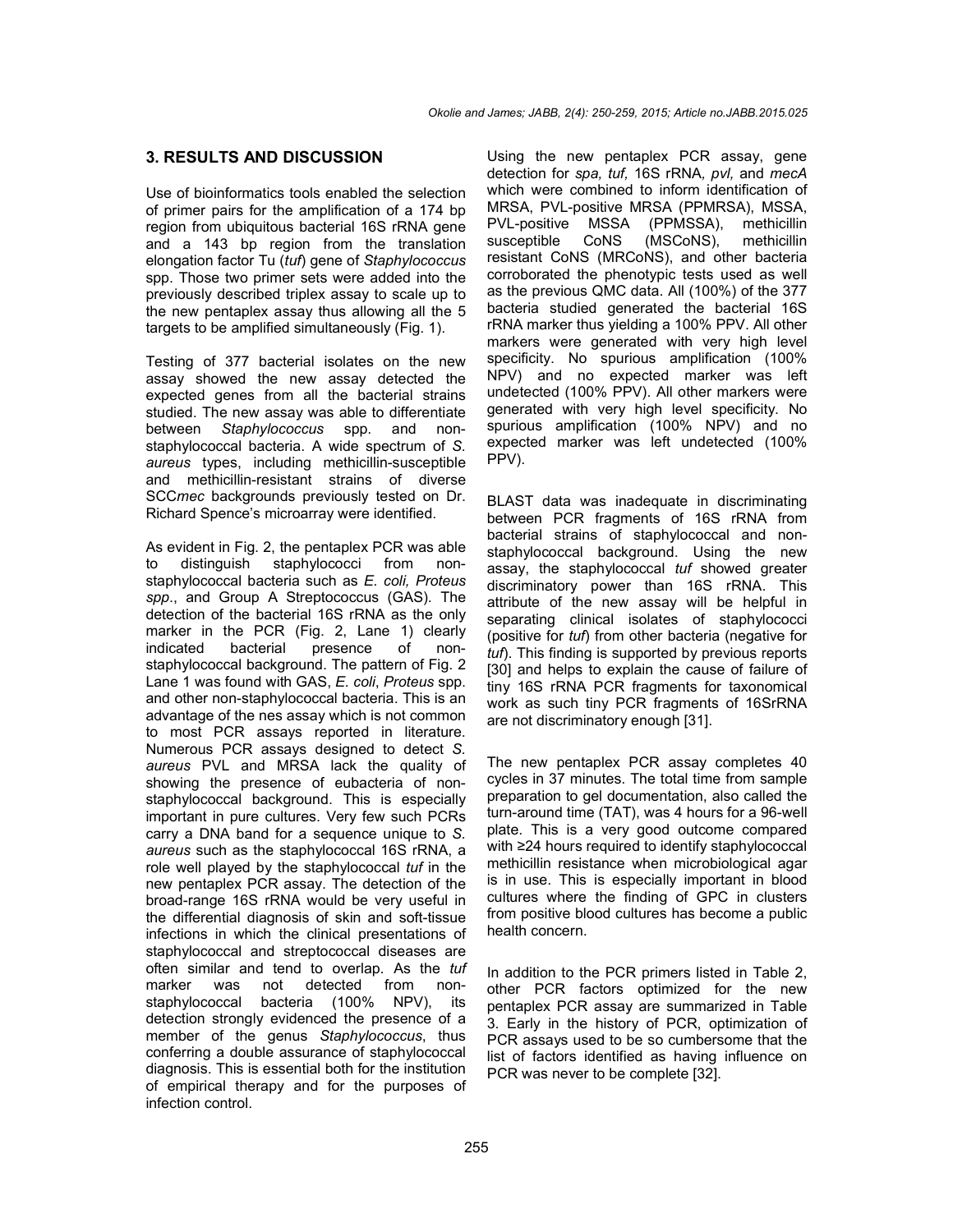*Okolie and James; JABB, 2(4): 250-259, 2015; Article no.JABB.2015.025*







#### **Fig. 2. Agarose gel (4%) resolution of pentaplex PCR products on various bacterial isolates**

*Group A Streptococcus (GAS) showing only the DNA band for bacterial 16SrRNA (Lane 1), PVL-negative MRSA S. aureus strain Mu50 showing, from top to bottom, the four DNA bands respectively marking the bacterial 16S rRNA, mecA, staphylococcal tuf, and spa (Lane 2), Meticillin Resistant Staphylococcus epidermidis strain NRS8 showing the markers for bacterial 16S rRNA, mecA and staphylococcal tuf (Lane 3), PVL-positive MSSA S. aureus strain NRS158 showing the DNA bands for bacterial 16S rRNA, staphylococcal tuf, pvl, and spa, from top to bottom, respectively (Lane 4), No Template DNA (Lane 5), PVL-negative MRSA S. aureus Sanger 252 showing, from top to bottom, the four DNA bands respectively depicting the bacterial 16S rRNA, mecA, staphylococcal tuf, and spa (Lane 6), PVL-negative MSSA S. aureus NCTC8325 strain RN6390B showing the*  bands for bacterial 16S rRNA, staphylococcal tuf, and spa (Lane 7), 100bp DNA Marker (Lane 8), PVL-negative *MSSA S. aureus Sanger 476 harbouring SCC476 showing the DNA bands for bacterial 16S rRNA, staphylococcal tuf, and spa (Lane 9), PVL-negative MRSA harbouring SCCmec type 1 showing the bands for bacterial 16S rRNA, mecA, staphylococcal tuf, and spa (Lane 10), PVL-negative MRSA harbouring SCC mec type 2 showing the bands for bacterial 16S rRNA, mecA, staphylococcal tuf, and spa (Lane 11), PVL-negative MRSA harbouring SCCmec type 3 showing the bands for bacterial 16S rRNA, mecA, staphylococcal tuf, and spa (Lane 12), No Template DNA (Lane 13), PVL-positive MRSA S. aureus MW2 harbouring SCCmec type 4 showing respectively, from top to bottom, all five markers respectively for bacterial 16S rRNA, mecA, staphylococcal tuf, pvl, and spa (Lane 14), PVL-negative MRSA S. aureus N315 showing the bands for bacterial 16S rRNA, mecA, staphylococcal tuf, and spa (Lane 15), 100bp DNA Marker (Lane 16)*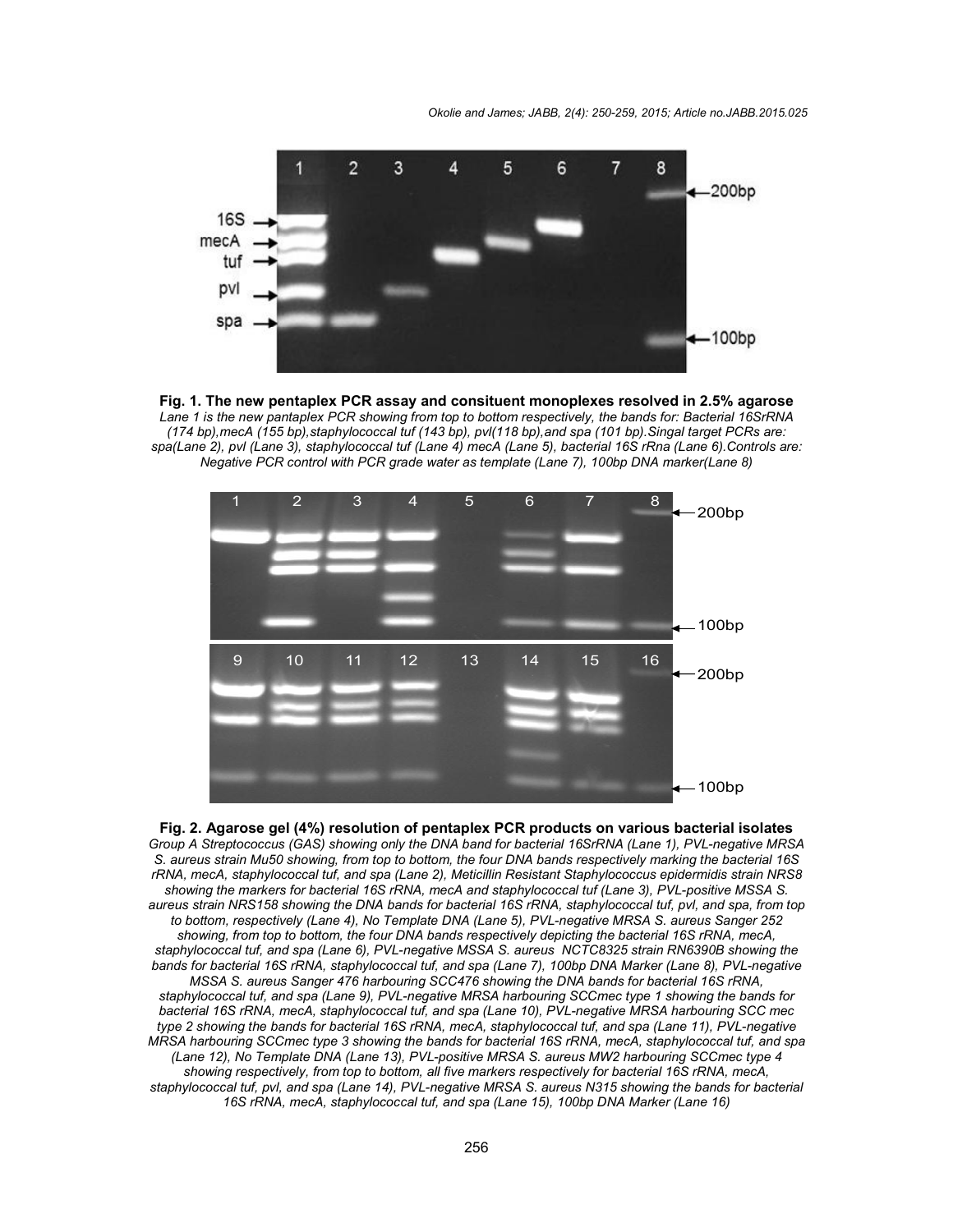Though every effort was made to ensure the new assay continues to be useful, we are aware of the new MRSA genomes harbouring the *mecC* or *mecA(LGA251)* homologues of *mecA*. In applying the phenotypic tests to support the new pentaplex PCR assay, we did not encounter strains negative by *mecA*-PCR and phenotypically oxacillin-resistant, or positive by *mecA*-PCR and phenotypically oxacillinsusceptible at 0.5 mg/L breakpoint, which is an attribute of the *mecA(LGA251)* strains [19,33]. Since many PCR-based MRSA assays have failed and it is currently perceived that MRSA PCR with only one set of primers for detection of methicillin resistance does not work because of the  $mech<sub>(0.64251)</sub>$  strains [19,33], we are keeping our eyes on the new pentaplex PCR assay as well as evolving genomes in case any new strain renders the new assay invaluable.

### **4. CONCLUSION**

Taken together, speed and specificity attributes suggest that the new pentaplex PCR assay is readily adaptable for use in routine diagnostic microbiology laboratories as it will enable the implementation of timely and properly guided therapy and infection control strategies. The only limitation of the new pentaplex PCR assay is the time needed to resolve the PCR amplification products by gel electrophoresis. To exclude the gel resolution time, laboratories with fat budgets and real-time PCR skills can always increase on the speed of the new pentaplex PCR assay by converting the same into real-time PCR since the detectable fragments are all tiny bits which can be possible with real-time PCR. However, the availability of real-time PCR machines capable of simultaneously emitting florescence signal through five channels makes the new assay a good one for laboratories to integrate into their workflow. While we look forward to more realtime PCR machines with ≥5 emission channels and NGS and metagenomic instrumentation capable of sequencing longer templates, the new pentaplex PCR will find use in diagnostic microbiology especially in the developing world where microbiology is known for characteristic slim budgets.

### **COMPETING INTERESTS**

Authors have declared that no competing interests exist.

#### **REFERENCES**

- 1. Kwambana BA, Barer MR, Bottomley C, Adegbola RA, Antonio M. Early acquisition and high nasopharyngeal co-colonisation by *Streptococcus pneumoniae* and three respiratory pathogens amongst Gambian new-borns and infants. BMC Infect Dis. 2011;11:175.
- 2. Rosenthal M, Goldberg D, Aiello A, Larson E, Foxman B. Skinmicrobiota: Microbial community structure and its potential association with health and disease. Infect Genet Evol. 2011;11(5):839–848.
- 3. Ferry T, Perpoint T, Vandenesch F, Etienne J. Virulence determinants in *Staphylococcus aureus* and their involvement in clinical syndromes. Curr Infect Dis Rep. 2005;7(6):420-428.
- 4. Barber M. Methicillin-resistant staphylococci. J Clin Pathol. 1961;14:385- 93.
- 5. Jevons MP, Parker MT. The evolution of new hospital strains of *Staphylococcus aureus*. J Clin Pathol. 1964;17:243-250.
- 6. Ferry T, Bes M, Dauwalder O, Meugnier H, Lina G, Forey F, Vandenesch F, Etienne J. Toxin gene content of the Lyon methicillinresistant *Staphylococcus aureus* clone compared with that of other pandemic clones. J Clin Microbiol. 2006;44(7):2642- 4.
- 7. Ubukata K, Nonoguchi R, Song MD, Matsuhashi M, Konno M. Homology of *mecA* gene in methicillin-resistant *Staphylococcus haemolyticus* and *Staphylococcus simulans* to that of *Staphylococcus aureus*. Antimicrob. Agents Chemother. 1990;34:170-172.
- 8. Geha DJ, Uhl JR, Gustaferro CA, Persing DH. Multiplex PCR for identification of methicillin-resistant staphylococci in the clinical laboratory. J Clin Microbiol. 1994;32(7):1768-72.
- 9. Huletsky A, Giroux R, Rossbach V, Gagnon M, Vaillancourt M, Bernier M, Gagnon F, Truchon K, Bastien M, Picard FJ, van Belkum A, Ouellette M, Roy PH, Bergeron MG. New real-time PCR assay for rapid detection of methicillin-resistant *Staphylococcus aureus* directly from specimens containing a mixture of<br>staphylococci. J Clin Microbiol. staphylococci. J Clin 2004;42(5):1875-1884.
- 10. Harrison EM, Paterson GK, Holden MT, Ba X, Rolo J, Morgan FJ, Pichon B, Kearns A, Zadoks RN, Peacock SJ, Parkhill J,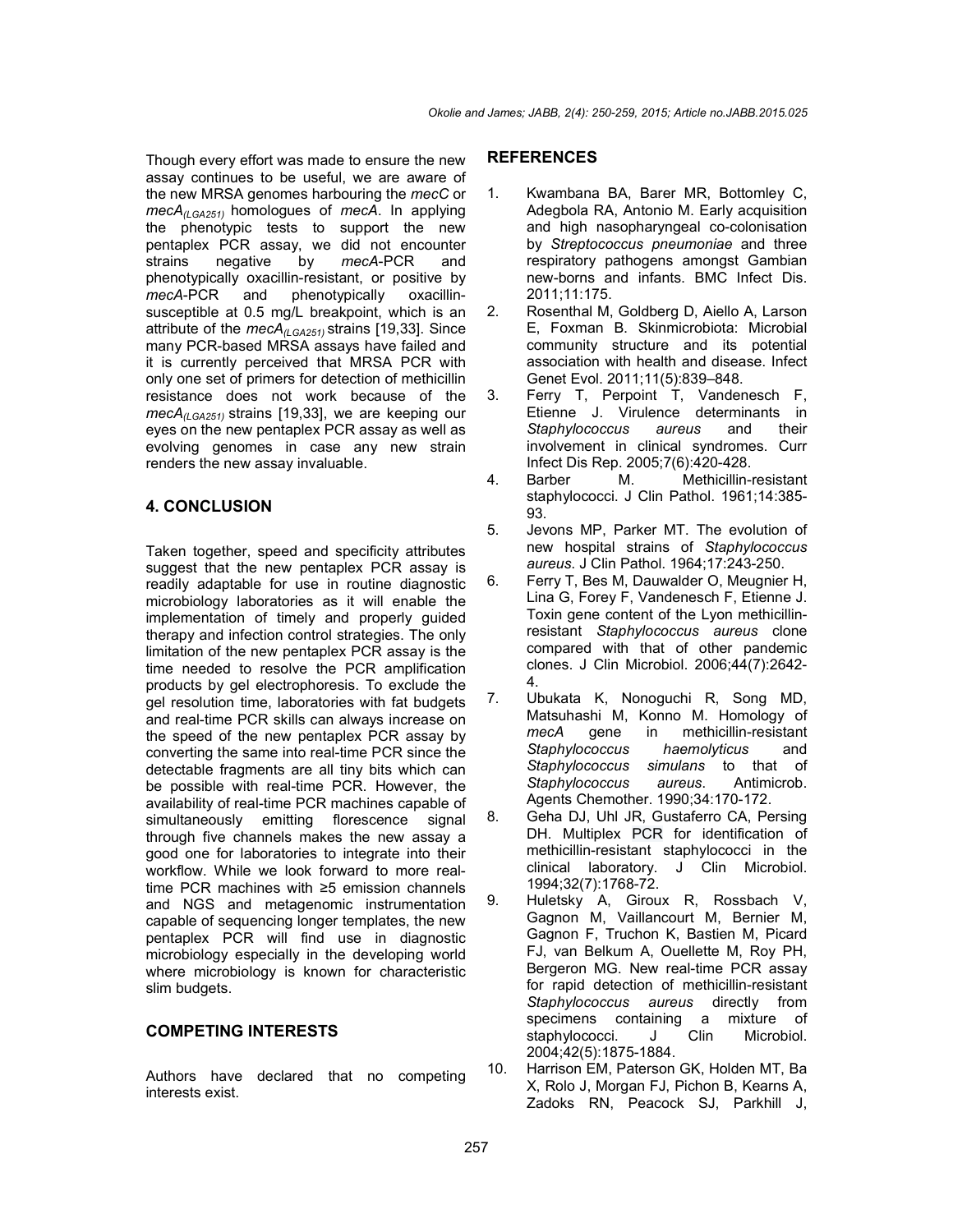Holmes MA. A novel hybrid SCC*mecmecC* region in *Staphylococcus sciuri*. J Antimicrob Chemother. 2014;69(4):911- 918.

- 11. García-Álvarez L, Holden MT, Lindsay H, Webb CR, Brown DF, Curran MD, Methicillin-resistant *Staphylococcus aureus* with a novel *mecA* homologue in human and bovine populations in the UK and Denmark: A descriptive study. Lancet Infect Dis. 2011;11(8):595-603.
- 12. Kim HK, Emolo C, DeDent AC, Falugi F, Missiakas DM, Schneewind O. Protein aspecific monoclonal antibodies and prevention of *Staphylococcus aureus* disease in mice. Infect Immun. 2012;80(10):3460–3470.
- 13. Chen L, Chavda KD, Solanki M, Mediavilla JR, Mathema B, Schlievert PM, Kreiswirth BN. Genetic variation among pantonvalentine leukocidin-encoding bacteriophages in *Staphylococcus aureus* clonal complex 30 strains. J Clin Microbiol. 2013;51(3):914–919.
- 14. Moskowitz SM, Wiener-Kronish JP. Mechanisms of bacterial virulence in pulmonary infections. Curr Opin Crit Care. 2010;16(1):8–12.
- 15. Watkins RR, David MZ, Salata RA. Current concepts on the virulence mechanisms of methicillin-resistant *Staphylococcus aureus*. J Med Microbiol. 2012;61(Pt 9):1179-93.
- 16. Li T, Song Y, Zhu Y, Du X, Li M. Current status of *Staphylococcus aureus* infection in a central teaching hospital in Shanghai, China. BMC Microbiol. 2013;13:153.
- 17. Torres Lde F, Ribeiro D, Hirata R Jr, Pacheco LG, Souza MC, dos Santos LS, et al. Multiplex polymerase chain reaction to identify and determine the toxigenicity of *Corynebacterium* spp with zoonotic potential and an overview of human and animal infections. Mem Inst Oswaldo Cruz. 2013;108(3).
- 18. McDonald RR, Antonishyn NA, Hansen T, Hansen T, Snook LA, Nagle E, et al. Development of a triplex real-time PCR assay for detection of Panton-Valentine leukocidin toxin genes in clinical isolates of methicillin-resistant *Staphylococcus aureus*. J Clin Microbiol. 2005;43:6147- 6149.
- 19. Pichon B, Hill R, Laurent F, Larsen AR, Skov RL, Holmes M, et al. Development of a real-time quadruplex PCR assay for simultaneous detection of *nuc*, Panton–

Valentine Leucocidin (PVL), *mecA* and homologue *mecALGA251*. J Antimicrob Chemother. 2012;67:2338–2341.

- 20. Guembe M, Marín M, Martín-Rabadán P, Echenagusia A, Camúñez F, Rodríguez-Rosales G, et al. Use of Universal 16S rRNA genePCR as a diagnostic tool for venous access port-related bloodstream infections. J Clin Microbiol.
- 2013;51(3):799–804. 21. Prakash T, Taylor TD. Functional<br>assignment of metagenomic data: assignment of metagenomic data: Challenges and applications. Brief Bioinform. 2012;13(6):711-27.
- 22. Nakagawa S, Taneike I, Mimura D, Iwakura N, Nakayama T, Emura T, et al. Gene sequences and specific detection for Panton-Valentine leukocidin. Biochemical and Biophysical Research Communications. 2005;328:995-1002.
- 23. Spence RP, Wright V, Ala-Aldeen DAA, Turner DP, Wooldridge KG, James R. Validation of virulence and epidemiology DNA microarray for identification and characterization of staphylococcus aureus isolates. J. Clin. Microbiol. 2008;46:1620- 1627.
- 24. Okolie CE. Development of diagnostic and therapeutic tools for *Staphylococcus aureus* infections. University of Nottingham, PhD Thesis, UK; 2009. Available:http://ethos.bl.uk/OrderDetails.do ?uin=uk.bl.ethos.517830
- 25. Mount DW. Bioinformatics: Sequence and genome analysis. New York. Cold Spring Harbor Laboratory Press; 2004.
- 26. McPherson MJ, Moller SG. *PCR.* Oxford, UK, Taylor & Francis Group; 2006.
- 27. Sahdev S, Saini S, Tiwari P, Saxena S, Singh SK. Amplification of GC-rich genes by following a combination strategy of primer design, enhancers and modified PCR cycle conditions. Molecular and Cellular Probes. 2007;21:303-307.
- 28. Clinical and Laboratory Standards Institute: Performance Standards for Antimicrobial Disk Susceptibility Tests; Approved Standard-Ninth Edition. Document M2-A9 [ISBN 1-56238-586-0], Wayne, PA, Clinical and Laboratory Standards Institute, 940 West Valley Road, Suite 1400, Wayne, PA; 2006.
- 29. Clinical and Laboratory Standards Institute. Molecular Diagnostic Methods for Infectious Diseases. Approved Guideline-Second Edition. CLSI; Document MM06- A2: Wayne, PA; 2010.